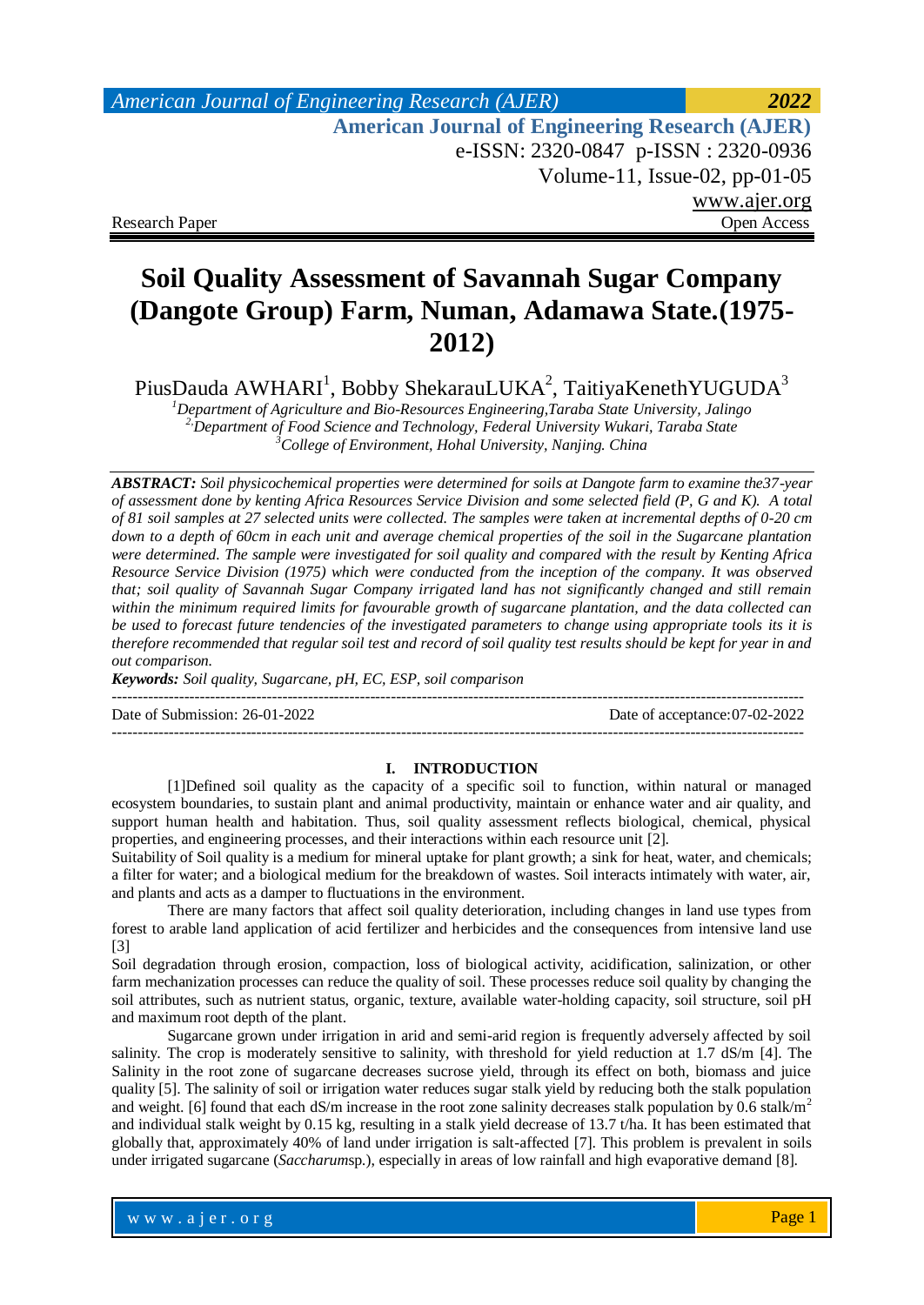Decrease in the crop yield potential could be due to biotic and abiotic stresses; for the abiotic stresses, salinity is a major factor that increases day by day due to lack of proper management of soils [9].

Sugarcane is an important industrial and economic crop in Nigeria and in many countries of the world. Sugarcane produces numerous valuable by-products such as alcohol (ethanol) used by the pharmaceutical industry, ethanol used as a fuel, chip board manufacturing and press mud used as a rich source of crop production [10] [11].This study was formulated to find out if soil salinity affects sugarcane growth in savannah sugar irrigation district, because sugarcane yield seems to be disproportional to the seasonal hectarage of landcultivated.

## **II. MATERIALS AND METHOD**

The study area is the Sugarcane Plantation of Savannah Sugar Company located in Numan Local Government Area (L.G.A) of Adamawa state, Nigeria. It lies between latitude  $9^010'N-9^039'N$  longitude  $10^025$ 'E-12<sup>0</sup> 55'E (Fig. 1). The hectarage for the plantation covers over 27,000 ha. The climate of the area is characterized by two distinct climatic seasons; Wet and Dry seasons, respectively. The wet season starts from April and ends in October while the dry season starts from November to the month of March of the preceding year. The mean annual rainfall is 676 mm; the wettest months are August and September. The annual mean temperature is 30<sup>0</sup>C with minimum temperature in the period from November to February when the North East trade winds originated in the Sahara desert, reduces the air temperature considerably.



**Sources:**[12]

#### *III. SOIL SAMPLE COLLECTION*

Soil samples were randomly collected from the plantation. During the sampling, necessary precaution was taken to avoid sampling errors including abnormal occurrence in the field. A total of 81 soil samples at 27 selected units were collected. The samples were taken at incremental depths of 0-20 cm down to a depth of 60cm in each unit. Thus, the samples were taken at 3 different points in field plot P, G and K, respectively. They were carefully packaged and labelled for the laboratory analysis. Screw auger was used for the samples collection.

#### **IV. RESULTS AND DISCUSSION**

*pH*:Table 1 presents the average chemical properties of the soil in the Sugarcane plantation. The results of pH (6.30 to 7.20) of soil is slightly acidic on the surface and tends to be slightly alkaline with the increase in depth. This range of pH 6.30 to 7.20 is ideal for growing most sugarcane in Savannah region [13]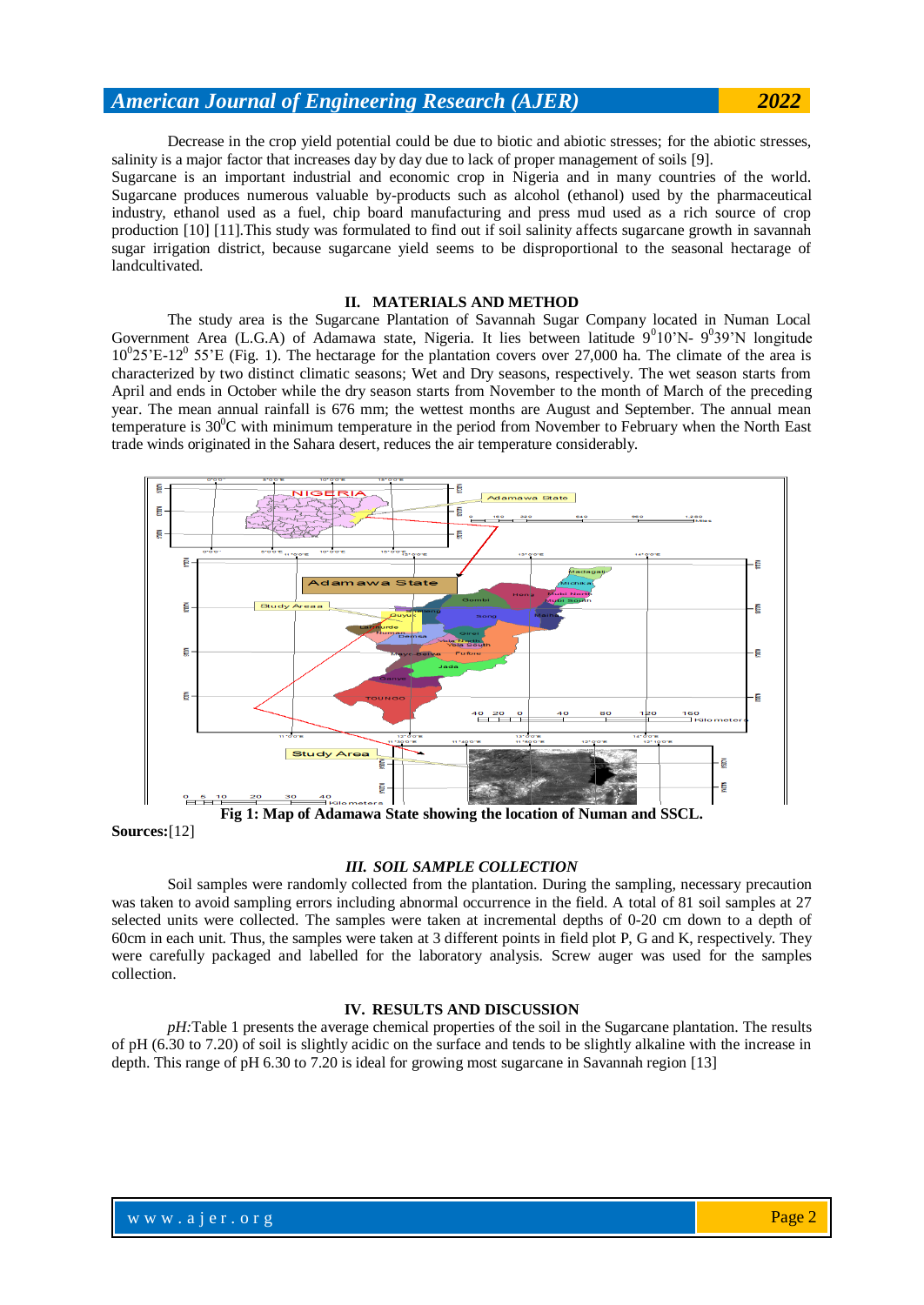| Tuble 11 Chemical 11 operator of the boll at 11010 14 G and 11 |                                               |      |             |      |      |      |       |       |             |      |      |      |      |      |      |      |      |      |
|----------------------------------------------------------------|-----------------------------------------------|------|-------------|------|------|------|-------|-------|-------------|------|------|------|------|------|------|------|------|------|
|                                                                | pH(H <sub>2</sub> O)                          |      | $EC$ (ds/m) |      |      | CEC  |       | SAR   |             | ESP  |      | ОМС  |      |      |      |      |      |      |
| Depth<br>(c <sub>m</sub> )                                     | Р                                             | G    | K           | P    | G    | К    | P     | G     | $\mathbf K$ | P    | G    | К    | Р    | G    | К    | P    | G    | K    |
|                                                                |                                               |      |             |      |      |      |       |       |             |      |      |      |      |      |      |      |      |      |
| $0 - 20$                                                       | 6.33                                          | 6.30 | 6.40        | 0.65 | 0.65 | 0.70 | 39.40 | 43.90 | 50.50       | 0.32 | 0.17 | 0.16 | 3.20 | 1.60 | 1.20 | 1.10 | 1.21 | 1.15 |
|                                                                |                                               |      |             |      |      |      |       |       |             |      |      |      |      |      |      |      |      |      |
| 20-40                                                          | 6.67                                          | 6.60 | 6.60        | 0.71 | 0.70 | 0.70 | 45.10 | 49.30 | 48.20       | 0.31 | 0.31 | 0.30 | 3.10 | 2.90 | 2.90 | 0.81 | 0.77 | 0.79 |
|                                                                |                                               |      |             |      |      |      |       |       |             |      |      |      |      |      |      |      |      |      |
| $40 - 60$                                                      | 7.17                                          | 7.20 | 7.10        | 0.74 | 0.74 | 0.70 | 50.40 | 41.80 | 41.80       | 0.28 | 0.44 | 0.41 | 2.80 | 4.10 | 4.00 | 0.62 | 0.47 | 0.55 |
|                                                                | $\alpha$ a the atom there is atomicided and a |      |             |      |      |      |       |       |             |      |      |      |      |      |      |      |      |      |

#### **SOURCES: FIELD SURVEY, 2012**

These pH values (6.30 to 7.20) are very close to those obtained in (KARSD, 1975)from depth of 0- 60cm given as pH 6.3 to 7.1 in Table 2 as deduce from (Kenting Africa Resource Service Division LTD 1975). This shows that, the pH of the soil ranged from slightly acidic to slightly alkaline at the time of plantation establishment. This range of pH values indicates that the soil in the sugarcane plantation changed slightly from acidic to slightly alkaline as the depth of the soil increases. Thus, the top soil is more acidic than the subsoil. Although, the optimum pH for sugarcane is about 6.5 [14], however, sugarcane can be successfully grown on soils with a pH value of even 4 as reported by[15]

*EC*: Table 1 presents the average result of electrical conductivity (EC) of the soil determined in 2012 in the study reported herein. The EC values ranged from 0.65 to 0.74 dS/m, which is less than the threshold value of 1.7 dS/m for yield reduction in sugarcane production [4]. The values of EC in 1975 as obtained from the depth of  $0 - 60$  cm are presented in (Table 2). All the values were below the threshold value of 1.7 dS/m [16]. Thus, these values indicate no salinity risk to the soil, since no value was found to be close to 4dS/m, which is the critical limit [17] for indicating a soil to be saline

**Table 2 Table of comparison between pH, EC and SARin 1975 and 2012 at P**

| Depth (cm) | pH   |      | EС   |      | <b>SAR</b> |      |  |
|------------|------|------|------|------|------------|------|--|
|            | 1975 | 2012 | 1975 | 2012 | 1975       | 2012 |  |
| $0 - 20$   | 6.30 | 6.33 | 1.30 | 0.65 | 1.40       | 0.17 |  |
| 20-40      | 7.10 | 6.67 | 1.40 | 0.71 | 1.80       | 0.31 |  |
| $40 - 60$  | 6.70 | 7.17 | 0.20 | 0.74 | 1.10       | 0.44 |  |

**Sources:** Field Survey, 2012 and Messer Kenting Africa Resource Service Division Ltd, 1975

| Depth (cm)          |      | pН   |      | EС   | <b>SAR</b> |      |  |
|---------------------|------|------|------|------|------------|------|--|
|                     | 1975 | 2012 | 1975 | 2012 | 1975       | 2012 |  |
| $0 - 20$            | 7.50 | 6.40 | 0.06 | 0.70 | 0.40       | 0.16 |  |
| 20-40               | 7.40 | 6.60 | 0.10 | 0.70 | 0.17       | 0.30 |  |
| $40 - 60$<br>$\sim$ | 7.40 | 7.10 | 0.05 | 0.70 | 0.48       | 0.41 |  |

**Table 3 Table of comparison between EC, SAR and pH in 1976 and 2012 at Plot K**

**Sources:** Field Survey, 2012 and Messer Kenting Africa Resource Service Division Ltd, 1975

#### **Table 4 Table of comparison between EC, SAR and pH in 1976 and 2012 Plot G**

| Depth (cm) |      | pH   |       | EC   | <b>SAR</b> |      |  |  |
|------------|------|------|-------|------|------------|------|--|--|
|            | 1975 | 2012 | 1975  | 2012 | 1975       | 2012 |  |  |
| $0 - 20$   | 6.30 | 6.40 | 0.004 | 0.65 | 1.04       | 0.17 |  |  |
| 20-40      | 7.10 | 6.60 | 0.014 | 0.70 | 1.74       | 0.31 |  |  |
| $40 - 60$  | 6.70 | 7.10 | 0.10  | 0.74 | 1.06       | 0.44 |  |  |

**Sources**: Field Survey, 2012 and Messer Kenting Africa Resource Service Division Ltd, 1975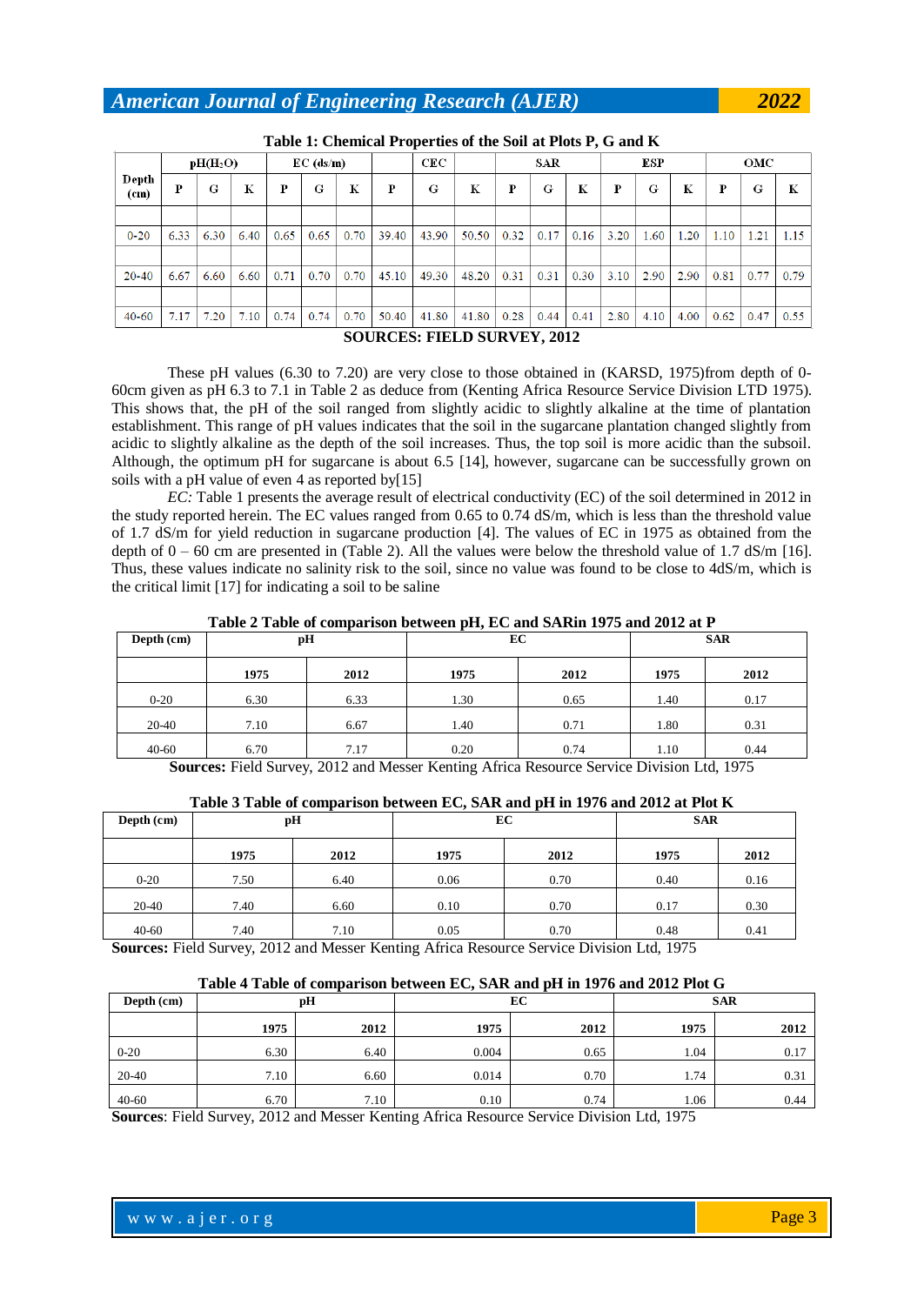**V. SOIL SODICITY CONTENTS**

*Cation Exchange Capacity (CEC):* The CEC of a soil is primarily influenced by soil texture and organic matter content. CEC is a major controlling agent of stability of soil structure, nutrient availability for plant growth, soil reaction to fertilizer and other ameliorants. The values of CEC range from 39.4 to 50.50 cmol/kg of soil as presented in (Table 1). The values of CEC can be considered moderate for the sugarcane production[18]. The soil has CEC above 20cmol/kg. This soil characteristic show that the soil has tight soil structure with high clay content, poor internal drainage. The CEC can give insight into soil quality and site characteristics. Higher CEC values indicate more clay particles present in the soil .

*Sodium Absorption Ratio (SAR):*The Sodium Adsorption Ration (SAR) (Table 1) indicate values ranging from 0.16 to 0.44 at incremental depths of 20 cm down to a depth of 60cm for the soil. This indicates that the susceptibility of the soil to alkalinity hazard is low. Thus, the soil is safe and normal for sugarcane production under irrigation. [19]found the SAR value between 1-10 in a soil as acceptable for sugarcane production. ESP values are presented in (Table 4.1) show that the values were between 1.2 and 4.1 %. These values are far below the threshold limit of 15 % that could have a negative influence on the sugarcane production [20]

#### **VI. CONCLUSIONS**

This study has demonstrated that after 37-years long-term agricultural operation and different agriculture input to the soil (addition of fertilizer such as Urea, and NPK), there is no much significantly different in the soil quality or salinity that may affect the sugarcane growth or production. These indifferent in soil quality may be due to agricultural land that are not been use or abundant for agricultural operation or insufficient fund to cover large area of land for sugarcane farming.

Moreover, since this experiment was conducted, many soil samples analysis may have been conducted by different research organization or individual, but no record was on ground to compared with the present 2012 experiment ( this may be due to transition of the company from Federal Government to Dangote group), that why, the result ofKenting Africa Resource Service Division Ltd conducted at the inception of the operation in 1975 were used for the purposed to ascertain the level of soil quality for sugarcane production in the study area.

#### **VII. RECOMMENDATION**

Its therefore recommended that regular soil test and record of soil quality test results should be kept such that regular comparison or soil indicator will be noted.

#### **REFERENCES**

- [1]. N. C. Bradly. and R. R. Weil, The nature and properties of soil, 12th edition ed., New Jersey: Prentice Hall, 1999, p. 881.
- [2]. D. L. karlen, S. S. Andrews and J. W. Doran, "Soil quality Current conceptsand applications," *advances in agrononomy,* pp. 1-40, 2001. [3]. G. Tung, T. N. Hung and K. Martin, "Assessment of soil quality indicators under different agricultural land uses and topographic
- aspects in Central Vietnam," *International Soil and Water Conservation Research,* vol. 6, p. 280–288, 2008.
- [4]. M. Golabi, A. A. Naseri and H. A. Kashkuli, "Mathematical modeling of the relationship between irrigation water salinity and sugarcane juice quality," *Food, Agriculture & Environment,* vol. 7, no. 3 & 4, pp. 6 0 0 - 6 0 2, 2009.
- [5]. S. E. Lingle, R. P. Wiedenfeld and J. E. Irvine, "Sugarcane response to saline irrigation water," *Plant Nutrition,* vol. 23, no. 1, pp. 469-486., 2000.
- [6]. C. L. Wiegand, D. E. Escobar and S. E. Lingle, "Growth and Yield Response of Sugarcane to Saline Soils: I Sending and Mapping Using Aerial Video graphy.," *IInter American Sugarcane Sem,* pp. 15-17, 1996.
- [7]. C. Moore, An Economic Analysis of Plant Improvement Strategies for Saline Conditions, New York.: In: RC Staples (ed)., 1984, pp. 381-397.
- [8]. R. J. Haynes and C. S. Hamilton, "Effects of sugarcane production on soil quality: a synthesis of world literature," *South Afr Sug Technol Ass,* vol. 73, pp. 45-51, 1999.
- [9]. S. Idrees, M. S. Qureshi, M. Y. Ashraf and M. Hussain, "Influence of sulphate of potash (SOP) and farmyard manure (FYM) on sugarcane (SaccharumofficinarumL.) grown under salt stress," *Pak. J. Life Soc. Sci,* vol. 2, pp. 65-69, 2004.
- [10]. M. D. Kumar, K. S. Channabasappa and S. G. Patil, "Effect of integrated application of pressmud and paddy husk with fertilizer on yield and quality of sugarcane (Saccharum officinarumL.)," *Ind. J. Agron,* vol. 41, pp. 301-305, 1994.
- [11]. S. E. Lingle, R. P. Wiedenfeld and J. E. Irvine, "Sugarcane response to saline irrigation water," *J. Plant Nutrition,* vol. 23, pp. 469- 486, 2000.
- [12]. A. A. A. A. A. .. Y, "Assessment of Climate Change in the Savannah Sugar Project Area, Adamawa state," in *15th International Academic Conference*, Rome, 2015.
- [13]. J. L. Halving, J. D. Beaton, S. I. Tisdale and W. L. Nelson, Soil fertility and fertizers an introduction to nutrient management, 6th edition ed., Pearson education, 2003, p. 26.
- [14]. R. A. Yates, "The environment for sugarcane: land evaluation for standards for rainfed agriculture," Food and Agriculture Organization of the United Nations, Rome, 1978.
- [15]. A. E. Hartemink, "Acidification and pH buffering capacity of alluvial soils under sugarcane," *Experimental Agriculture,* vol. 34, p. 231–243., 1998.
- [16]. S. Muhammad, "Salt affected and water logged soil in Pakistan," *Indo –Pak work-shop on soil salinity and water Management PARC, Islamabad ,* 10-14 Feb 1990.
- [17]. P. Jaiswall, Soil, Plant and water analysis, india: Kalyani publishers, 2003, pp. 21-101.